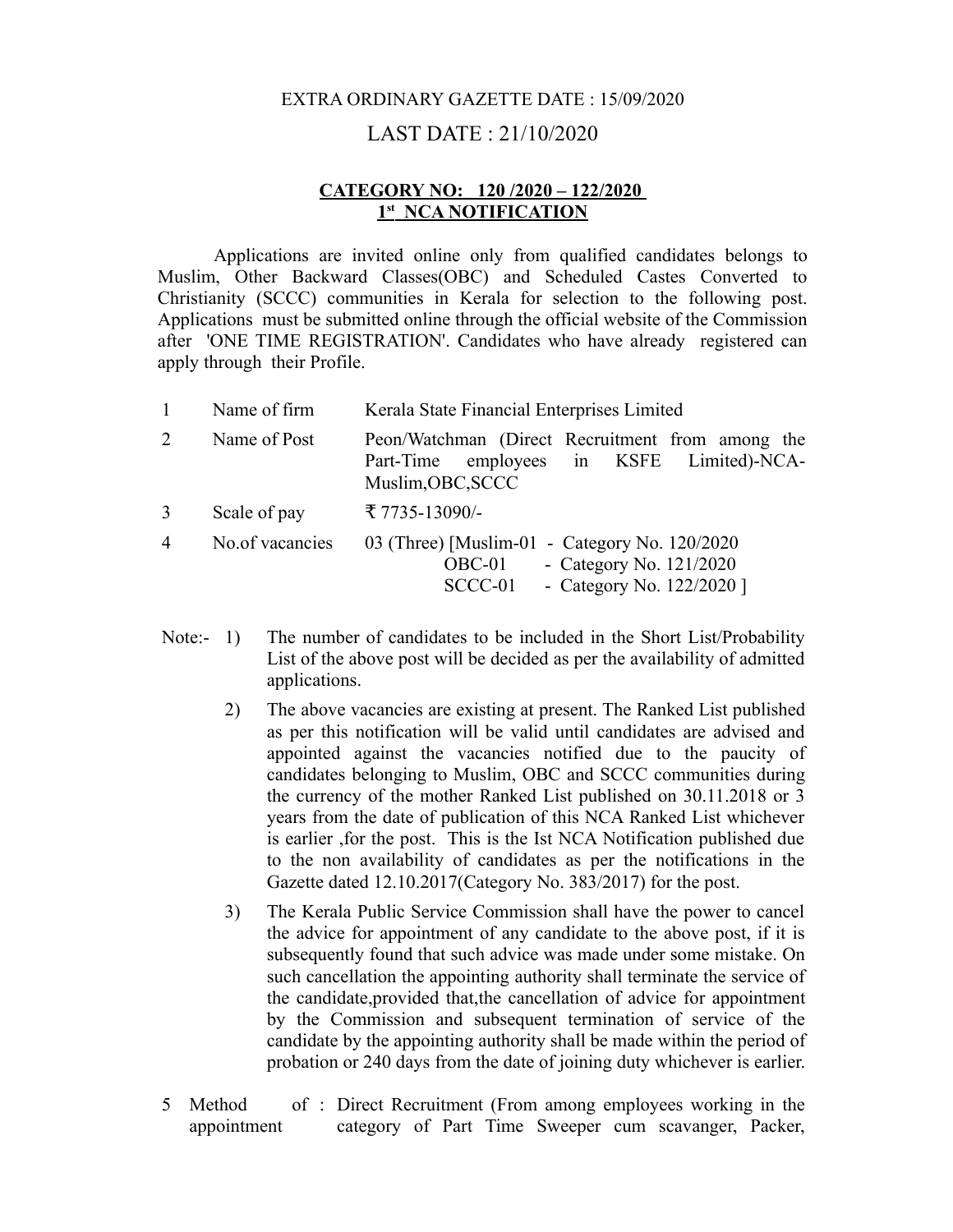|   |                | Despatcher, Gardner in the KSFE Limited having not less than<br>3 years of service and belonging to Muslim, Other Backward<br>Classes(OBC) and Scheduled Castes Converted to Christianity<br>(SCCC) communities only)<br>Note: |
|---|----------------|--------------------------------------------------------------------------------------------------------------------------------------------------------------------------------------------------------------------------------|
|   |                | 1. Application submitted by candidates other than, Muslim,<br>OBC and SCCC communities will be summarily rejected. No<br>rejection memo will be issued to these candidates.                                                    |
|   |                | 2. 33 $\frac{1}{3}$ % of vacancies by direct recruitment is reserved for<br>Sweeper-cum-scavanger,<br>Gardner,<br>Part-Time<br>Packer,<br>Despatcher in the KSFE Ltd.                                                          |
|   |                | 3. The first vacancy will be filled up by Part-Time Sweeper<br>cum Scavanger, packer, Despatcher, Gardner and the next two<br>vacancies by open market candidates.                                                             |
|   |                | 4. If no qualified hands are available from among Part-Time<br>Sweeper cum Scavanger, Packer, Despatcher, Gardner for<br>appointment, these vacancies will also be filled up by open<br>market candidates.                     |
|   |                | 5. Rules of reservation will be followed for recruitment to the<br>post viz. From Part-Time employees of the company.                                                                                                          |
| 6 | Age            | : $18-50$ (born between 02.01.1970 and 01.01.2002) (both dates<br>included). (Other conditions regarding the age relaxation are<br>not applicable).                                                                            |
| 7 | Qualifications | $\therefore$ 1. Pass in Standard VI(New) or equivalent.<br>2. Not less than 3 years service in the company as on the date<br>of application.                                                                                   |
|   |                |                                                                                                                                                                                                                                |

- Note:- (1) Rule 10(a)ii of Part II of KS&SSR is applicable.
	- (2) Candidates who claim equivalent qualification instead of qualification mentioned in the notification shall produce the relevant Government Order to prove the equivalency at the time of verification, then only such qualification shall be treated as equivalent to the prescribed qualification concerned.
	- (3) In the case of difference in original caste/community claimed in the application and that entered in SSLC book, the candidates shall produce a Gazette notification in this regard, along with NCLC/Community Certificate at the time of Certificate Verification.
	- (4) Appropriate disciplinary actions as per Rules of Procedure Rule 22 will be taken against those candidates who give confirmation for writing examination by making false claim about qualifications,experience etc. regardless of whether attending or do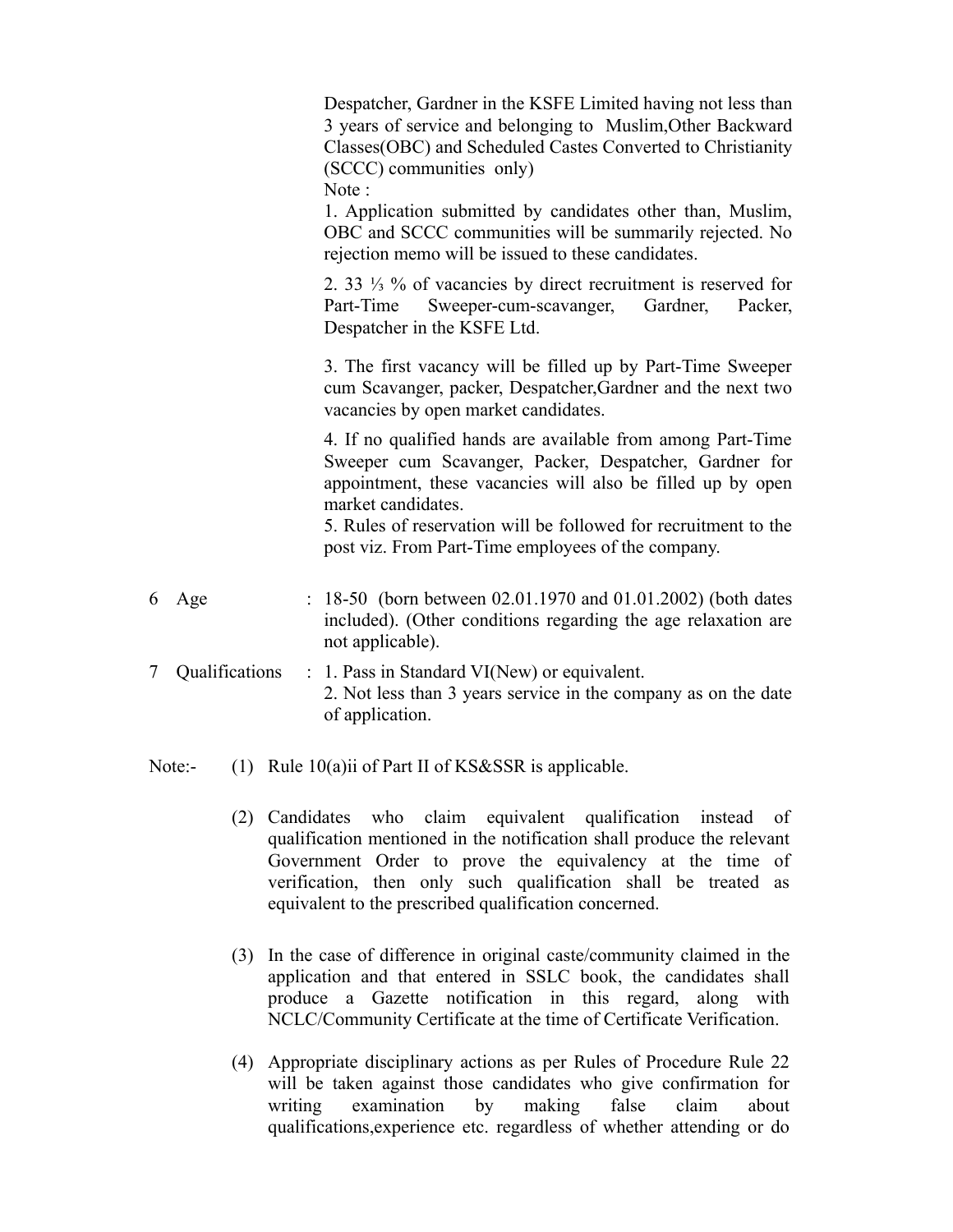#### not attending the examination

Form of Service Certificate is attached herewith.

# **SERVICE CERTIFICATE**

- 1. Name of Candidate :
- 2. Name of the post now held by the applicant with scale of pay :
- 3. Name of the firm in which the applicant is currently employed :
- 4. Name of service to which the applicant belongs :
- 5. Date of commencement of service:
- 6. Service Particulars :

| Sl.No.               | <b>Name of Post held</b> | <b>Period</b> |           | <b>Length of Service</b> |              |             |  |  |  |
|----------------------|--------------------------|---------------|-----------|--------------------------|--------------|-------------|--|--|--|
|                      |                          | <b>From</b>   | <b>To</b> | Year                     | <b>Month</b> | <b>Days</b> |  |  |  |
|                      |                          |               |           |                          |              |             |  |  |  |
|                      |                          |               |           |                          |              |             |  |  |  |
|                      |                          |               |           |                          |              |             |  |  |  |
|                      |                          |               |           |                          |              |             |  |  |  |
| <b>Total Service</b> |                          |               |           |                          |              |             |  |  |  |

 Certified that the above details in respect of Sr./Smt……………………………………has been verified by me with the service particulars as given in the service book and they are found correct.

Place : Signature, Date : Name & Designation of the Head of Office

(Office Seal)

## **8. Mode of submitting applications :-**

 (a) Candidates must register as per 'ONE TIME REGISTRATION ' with the Official Website of Kerala Public Service Commission 'www.keralapsc.gov.in' for applying for the post. Candidates who have already registered can apply by logging on to their profile using their User- ID and password. Candidates must click on the Apply Now button of the respective posts in the Notification Link to apply for a post. The Photograph uploaded should be taken after 31.12.2010. Name of the candidate and the date of photograph taken should be printed legibly at the bottom portion. The photograph once uploaded meeting all requirements shall be valid for 10 years from